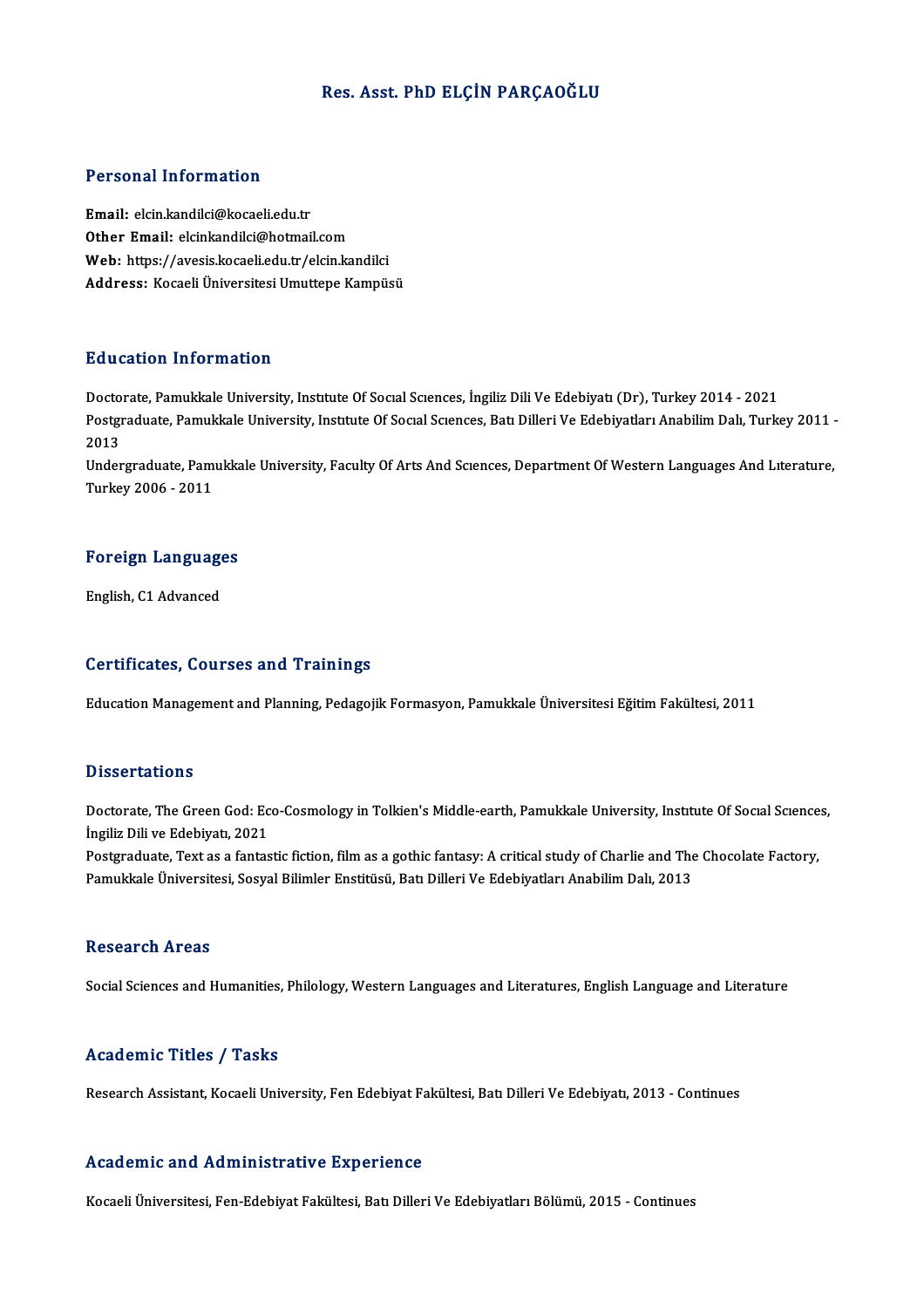## Articles Published in Other Journals

- rticles Published in Other Journals<br>I. POSSIBLE ANALOGUES OF INVENTED PLANT SPECIES OF TOLKIEN'S MIDDLE-EARTH IN EARTH'S<br>CURRENT ELORA NES TREMENCE<br>POSSIBLE ANALO<br>CURRENT FLORA<br>PARCAQČLU E ACE POSSIBLE ANALOGUES<br>CURRENT FLORA<br>PARÇAOĞLU E., ACEMİ A.<br>Eninbany - Journal of Tra CURRENT FLORA<br>PARÇAOĞLU E., ACEMİ A.<br>Epiphany - Journal of Transdisciplinary Studies, vol.14, no.2, pp.24-37, 2021 (Refereed Journals of Other<br>Institutions) PARÇAOĞLU<br>Epiphany - Jo<br>Institutions)<br>A MYTHOLO Epiphany - Journal of Transdisciplinary Studies, vol.14, no.2, pp.24-37, 2021<br>Institutions)<br>II. A MYTHOLOGY WRITER AT THE MODERNIST AGE: J. R. R. TOLKIEN<br>Parsocially E Institutions)<br>**A MYTHOLO**<br>Parçaoğlu E.<br>Journal of M A MYTHOLOGY WRITER AT THE MODERNIST AGE: J. R. R. TOLKIEN<br>Parçaoğlu E.<br>Journal of Modernism and Postmodernism Studies, vol.1, no.1, pp.111-119, 2020 (Refereed Journals of Other<br>Institutions) Parçaoğlu E.<br>Journal of Me<br>Institutions)<br>THE EUNCT Journal of Modernism and Postmodernism Studies, vol.1, no.1, pp.111-119, 2020 (Refereed Journals of Other<br>Institutions)<br>III. THE FUNCTION OF GAZE IN THE MOVIES "REAR WINDOW", "BLADE RUNNER", "THE EMPIRE STRIKES<br>BACK" AND " Institutions)<br>THE FUNCTION OF GAZE IN THE MOV<br>BACK" AND "REVENGE OF THE SITH"<br>BARCAOČULE BACK" AND "REVENGE OF THE SITH"<br>PARÇAOĞLU E. Sosyal Bilimler Araştırma Dergisi, vol.2, pp.163-175, 2017 (Refereed Journals of Other Institutions)
- IV. SINGLE DAY OUT: THE QUESTION OF IDENTITY IN CHRISTOPHER ISHERWOOD S A SINGLEMAN PARÇAOĞLU E SINGLE DAY OUT: THE QUESTION OF IDENTITY IN CHRISTOPHER ISHERWOOD S A SINGLE MAN<br>PARÇAOĞLU E.<br>Journal of International Social Research, vol.10, pp.157-161, 2017 (Refereed Journals of Other Institutions)<br>A Critical Annroach

PARÇAOĞLU E.<br>Journal of International Social Research, vol.10, pp.157-161, 2017 (Refereed Journals of Othe<br>V. A Critical Approach to the Social Structures in Brave New World and Oliver Twist<br>RARCAOČLU E Journal of Inter<br>A Critical App<br>PARÇAOĞLU E.<br>Inquis a gradue V. A Critical Approach to the Social Structures in Brave New World and Oliver Twist<br>PARÇAOĞLU E.<br>Inquis-a graduate journal of literatures in English, pp.30-40, 2016 (Refereed Journals of Other Institutions)

### Books&Book Chapters

ooks & Book Chapters<br>I. Living in a Home without Owning It: A Batean Approach to Tolkien's Three Homes and Their<br>Reseaves EU DOOR<br>Living in a l<br>Preservers<br>RARCAQČUU Living in a Ho<br>Preservers<br>PARÇAOĞLU E.<br>in: Homo in Wo Preservers<br>PARÇAOĞLU E.<br>in: Home in Western Literature, Özer Tanıyan Reyhan, Çırak Seçil, Editor, Kriter Yayınevi, İstanbul, pp.73-83, 2021

#### Refereed Congress / Symposium Publications in Proceedings

- efereed Congress / Symposium Publications in Proceedings<br>I. LIVING IN A HOME WITHOUT OWNING IT: A BATEAN APPROACH TO TOLKIEN'S THREE HOMES AND<br>THEIR PRESERVERS TUUR DUNG IN A HOME V<br>LIVING IN A HOME V<br>THEIR PRESERVERS LIVING IN *1*<br>THEIR PRE:<br>Parçaoğlu E.<br>VII PAKEA I
	-

THEIR PRESERVERS<br>Parçaoğlu E.<br>VII. BAKEA INTERNATIONAL WESTERN CULTURAL AND LITERARY STUDIES ONLINE SYMPOSIUM, Denizli, Turkey,<br>15 September 2021 pp 22 Parçaoğlu E.<br>VII. BAKEA INTERNATIONA<br>15 September 2021, pp.32<br>A Muthologu Writon at th VII. BAKEA INTERNATIONAL WESTERN CULTURAL AND LITERARY<br>15 September 2021, pp.32<br>II. A Mythology Writer at the Modernist Age: J. R. R. TOLKIEN<br>Parges ču E

15 September 2021, pp.32<br>II. A Mythology Writer at the Modernist Age: J. R. R. TOLKIEN<br>Parçaoğlu E. A Mythology Writer at the Modernist Age: J. R. R. TOLKIEN<br>Parçaoğlu E.<br>Modernizm ve Postmodernizm Çalışmaları Konferansı 2020, Kocaeli, Turkey, 23 - 24 July 2020, pp.38<br>Sewyal Images in Snow White and Seven Dwarfs by Anne

- Parçaoğlu E.<br>Modernizm ve Postmodernizm Çalışmaları Konferansı 2020, Kocaeli, Turk<br>III. Sexual Images in Snow White and Seven Dwarfs by Anne Sexton<br>RARCAOĞLU E Modernizm ve <mark>)</mark><br>Sexual Image:<br>PARÇAOĞLU E.<br>26th Internatio III. Sexual Images in Snow White and Seven Dwarfs by Anne Sexton<br>PARÇAOĞLU E.<br>26th International British and American Studies Conference, Timisoara, Romania, 12 - 14 May 2016
- IV. Deciphering the Modern Woman in Amy Lowell PARÇAOĞLUE. Deciphering the Modern Woman in Amy Lowell<br>PARÇAOĞLU E.<br>3rd International Week on English Studies Conference, Karabük, Turkey, 5 - 06 May 2016<br>Text es e Eantestic Fistion Film es e Cothic Fantesy.
- V. Text as a Fantastic Fiction Filmas a Gothic Fantasy 3rd Internati<br>Text as a Fa<br>KANDİLCİ E.<br><sup>Oth Internati</sup> 9th International IDEA: Studies in English, Malatya, Turkey, 15 - 17 April 2015
- VI. Debasement of Idealised Body and Self A Bakhtinian Approach to James Joyce s Ulysses